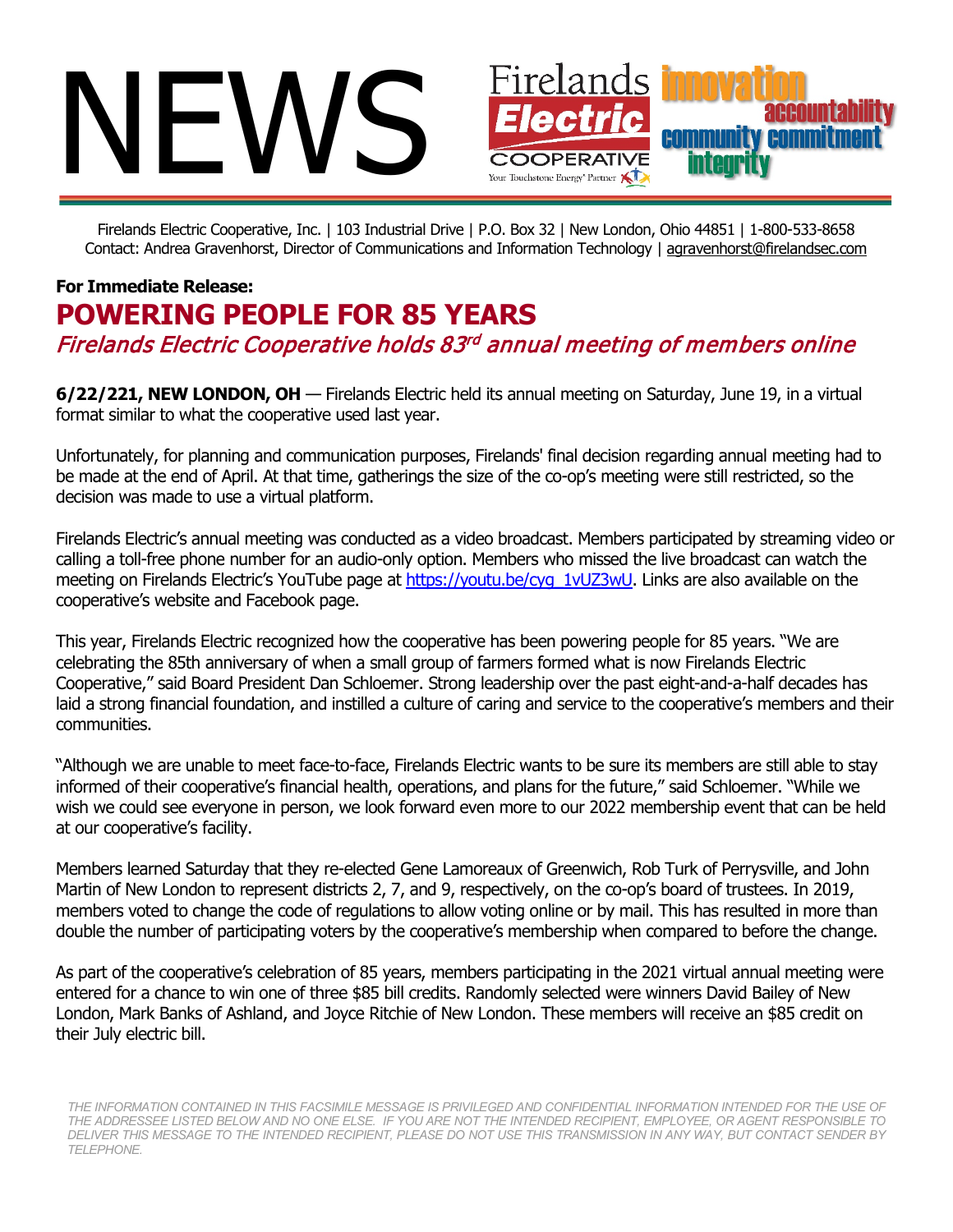President Schloemer reported that 2020 was a year for implementing new ways to get the job done. Employees worked hard to maintain their service levels safely amidst a global pandemic. Firelands Electric also waived late charges and other fees to aid those impacted by COVID-19, costing the cooperative roughly \$100,000 in reduced revenue and added expense.

In 2020, the cooperative invested over \$2.7 million in its electrical distribution system. Recognizing the need to maintain reliability and efficiency, capital expenditures of over \$16.5 million have been made over the past 5 years. While this included some of the construction of the co-op's new facility, the majority actually went toward the basics, such as poles, lines, and substations.

Despite disruptions caused by the pandemic, Firelands Electric maintained another strong year financially. Margins exceeded more than \$1.5 million, which was an increase over the previous year. These strong margins allow the cooperative to continue to upgrade the reliability of its distribution system, pay down long-term debt, and improve service. Solid margins also allowed the investment that members have put into the cooperative to be paid back to them in the form of capital credit retirements.

"A general retirement of \$900,000 was approved by the cooperative's board of trustees this year, which includes a portion of margins earned in 1999 and 2000. Members having credits allocated from those years will see their capital credits applied to their August electric bill.

In his report, General Manager Dan McNaull said that the cooperative's emphasis continues to be on projects that will enhance reliability, power quality, and safety for Firelands Electric's members and employees.

2020 seemed to have had more than its share of challenges in the form of a pandemic, economic distress, and community shutdowns. Last year also involved severe windstorms and rainstorms that brought what the co-op viewed as a pandemic of electric outages, especially in Ashland and Richland counties.

In an effort to reduce this unacceptable number of tree-related outages, Firelands Electric is planning to accelerate its annual tree trimming programs in certain areas by a full year — trimming after 3years instead of the normal 4 year rotation. This enhanced tree trimming plan is also being expanded to include the removal of selected, questionable trees that are outside of our normal right-of-way. The cooperative's board of trustees authorized an additional one million dollars for these line improvements in areas most affected by storm outages.

"Annual tree-trimming expenditures are very costly, but are viewed as an investment in future reliability for our members and to protect our electrical lines and equipment," said McNaull.

Firelands Electric is launching its 2021 4-year construction work plan, which includes 11 million dollars of upgrades. This work is an important step in maintaining and strengthening the co-op's distribution grid. It will replace many of the oldest and most vulnerable lines in selected areas from west of Greenwich to New London and south of Perrysville. The cooperative's work plan will nearly finish a long-term substation tie-line rebuild program, completing over 11 miles of three-phase lines located in some very rugged terrain in the Lucas-Perrysville area. Funds are also allocated to construct a secondary transmission feed to the New London area, as well as a line replacement project near Bailey and Spring lakes, in Ashland County.

McNaull discussed the impact of 2020's events on the electrical industry throughout the state and nation. Entering the post-COVID era is bringing many new challenges. Firelands Electric is starting to see shortages of equipment, supplies, and materials. Inflation is starting to creep into prices of durable goods used on the electrical distribution system. The cooperative is presently experiencing delays of up to 6 months on orders for certain transformers and other large items. Firelands' construction and tree-contractors are also having difficulties hiring enough workers, which is causing their projects to take longer and cost more.

Confidentiality Notice: This correspondence, including any attachments, is for the sole use of the intended recipient(s) and may contain confidential and privileged *information. Any unauthorized review, copy, use, disclosure, or distribution is prohibited. If you are not the intended recipient, please contact the sender by reply email and destroy all copies of the original message.*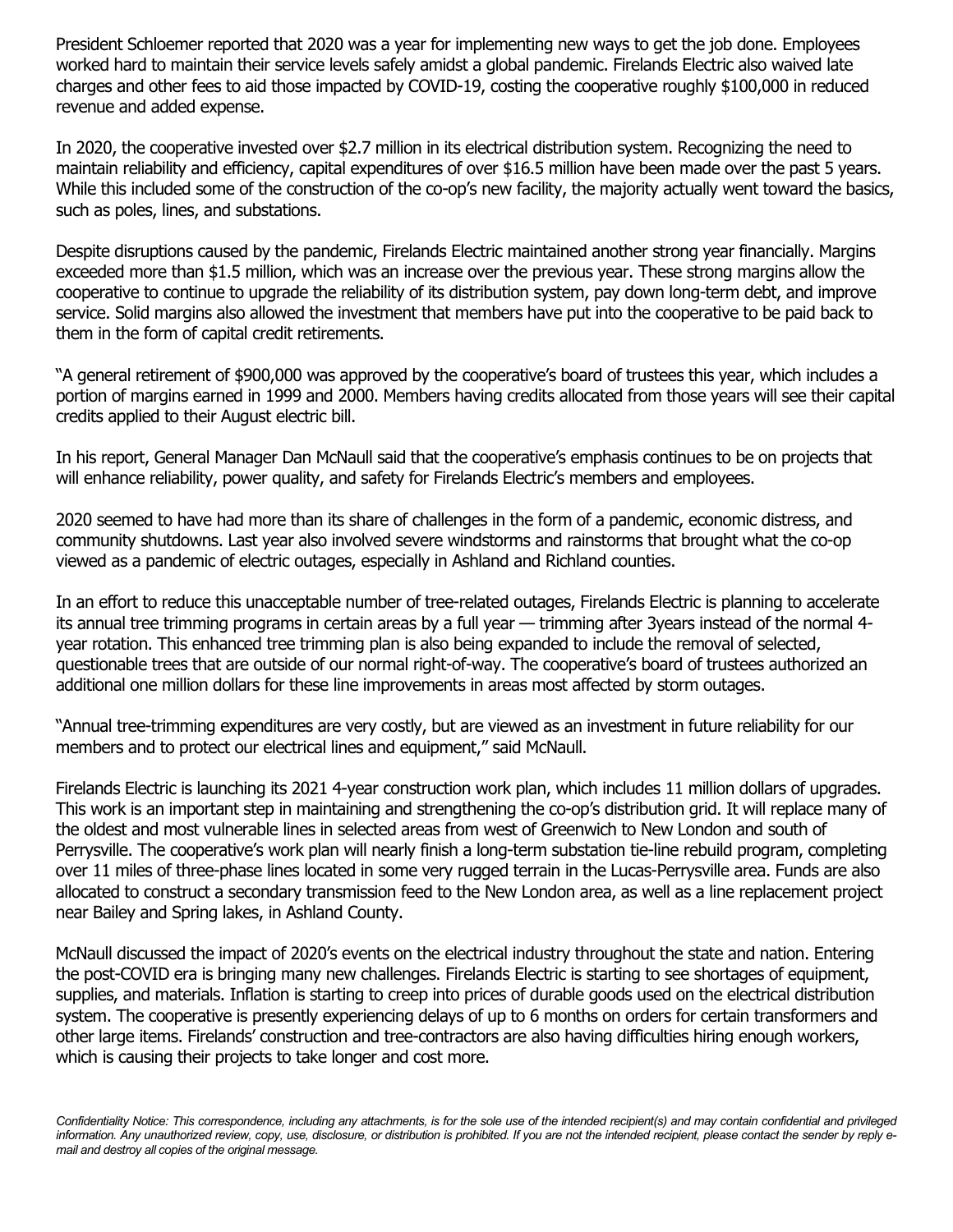The cooperative's board of trustees and management continually assess and monitor 10-year financial forecasts, taking into consideration revenue, ongoing expenses, and inflation. "In spite of our major line construction projects and increasing maintenance costs, present forecasts show no rate increases should be needed for at least two years," McNaull announced.

In wrapping up the meeting, McNaull said that 2020 was a year of accomplishments, challenges, and changes. "As we all know, 2021 has started out with even more challenges and changes," he said. "Our cooperative's outstanding group of employees are a dedicated, industrious, and intelligent group of workers who take their jobs very seriously — understanding that they are here to serve the members. Each one of them are always willing to go above and beyond, whether called upon for a long night of storm response or a special project with a short deadline. As the general manager, I am truly blessed to work with them."

Firelands Electric Cooperative, A Touchstone Energy Cooperative, is a member-owned, not-for-profit electric utility serving more than 9,100 homes and businesses in rural areas of Ashland, Huron, Lorain, and Richland counties that ranks among the highest energy utilities in the country for customer satisfaction. Visit the cooperative's website, [www.firelandsec.com,](http://www.firelandsec.com/) [Facebook page](https://www.facebook.com/pages/Firelands-Electric-Cooperative-Inc/45745699429?sk=wall) an[d Twitter feed,](https://twitter.com/Firelands) to learn more about reliable and affordable power.